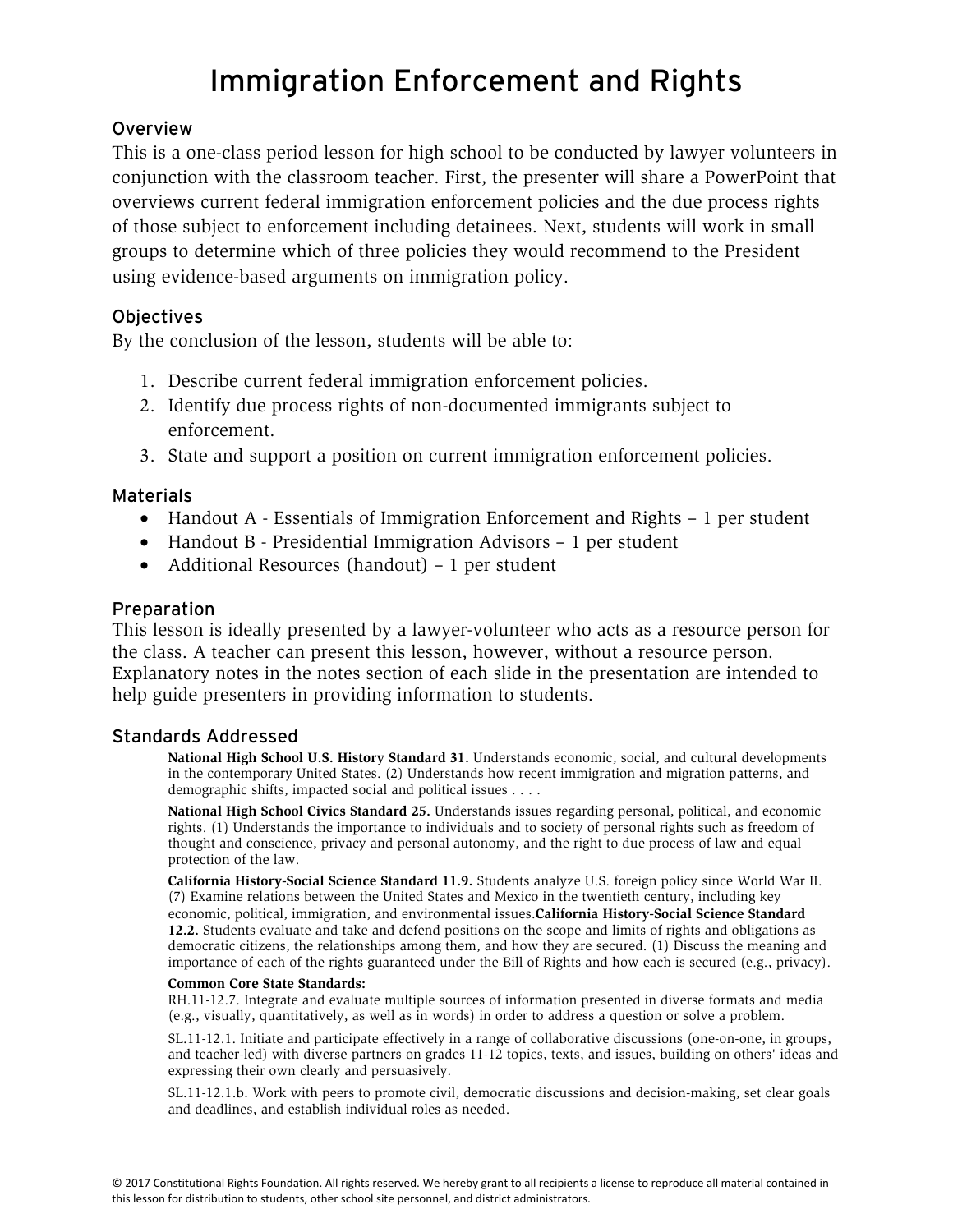# Procedures

# **1. Introduction and Focus Discussion**

a. Teacher will introduce the lawyer volunteer (presenter) and overview the objectives of the session.

## **2. Slide Presentation and Discussion**

a. Presenter will lead students through a short presentation to last 10 minutes. (NOTE: The notes section of each slide of the presentation contains additional information and explanations for students.) The presentation has two sections:

(1) An overview of the how immigration law is made and enforced with the separation of powers and roles of Congress and the president (slides 1-3).

Check for students' understanding by asking the following questions:

- What constitutional power has Congress used to pass a number of laws regulating immigration? (*Answer: The power to regulate naturalization*.)
- What kinds of powers does the president have generally over immigration? (*Answer: To determine whether non-citizens may work in the U.S., whether to grant anyone permission to reside in the U.S. without a visa, and to decide whether to delay or prioritize certain deportations*.)

(2) Examples of enforcement policy, emphasizing the changes from President Obama to President Trump (slides 4-9).

Check for students' understanding by asking the following questions:

- What are the major changes in policy on immigration between Presidents Obama and Trump? (*Answer: Obama used executive branch immigration powers to place restrictions on immigration enforcement and instituted the DACA program by executive order. Trump reversed many of Obama's policies also through executive orders. For example, he increased the number of people who could be deported through "expedited removal" and did not limit it to persons caught within 100 miles of the border*)
- What are some of President Trump's enforcement priorities? (*Answers may vary. Executive orders for a border wall, expedited removal expansion, prioritizing removal or persons convicted of* any *criminal offense (not just felonies or serious misdemeanors).*)

b. Presenter will lead students through a short presentation of 10 minutes focusing on how enforcement affects undocumented immigrants today, with an overview of what the rights and the challenges are for undocumented immigrants (e.g., notaries/notarios vs. attorneys) (slides 10-20).